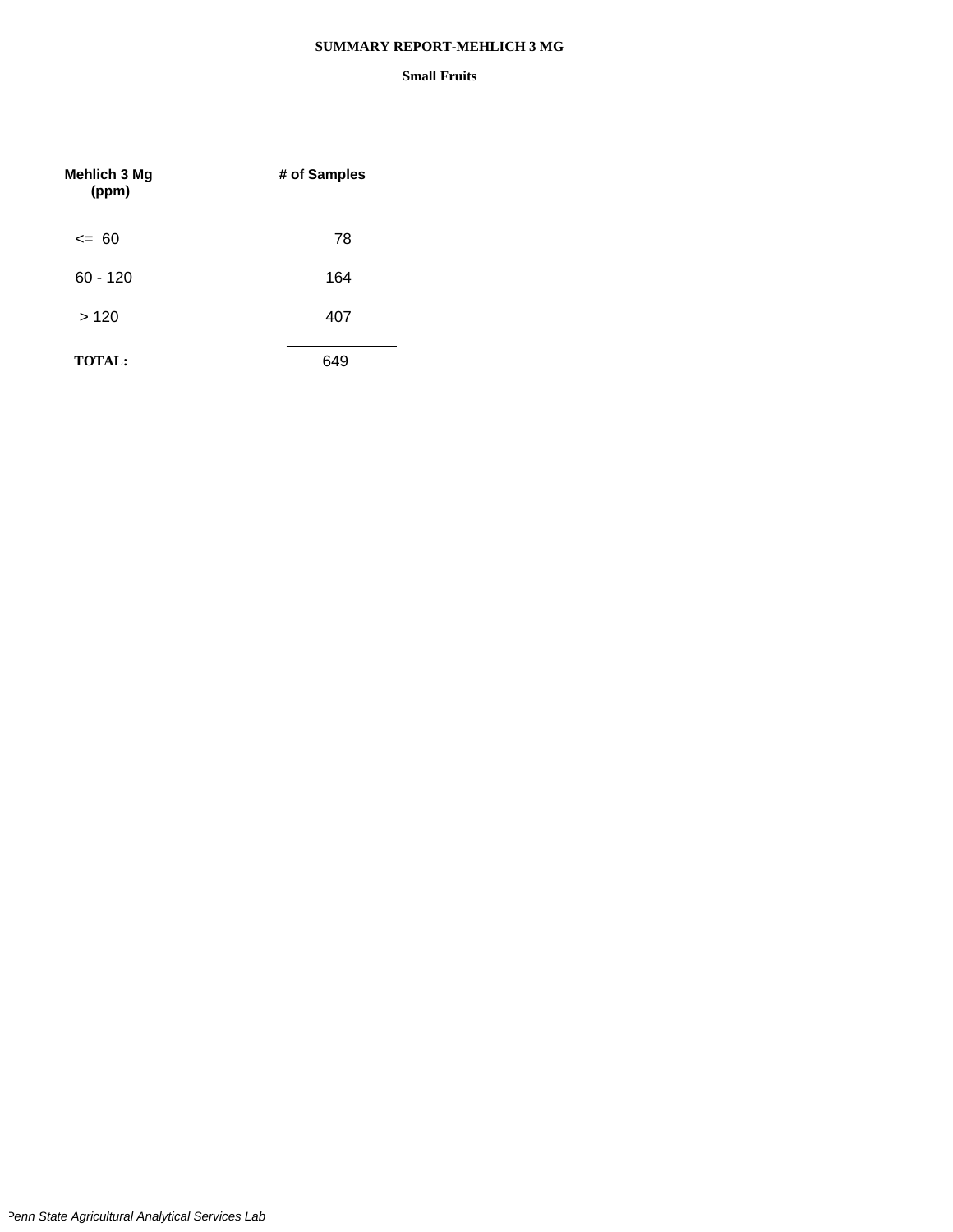| County           | <b>Total Samples</b> |                | Mehlich 3 Mg<br>(ppm) | # of Samples              |
|------------------|----------------------|----------------|-----------------------|---------------------------|
| <b>ADAMS</b>     | $\overline{7}$       |                |                       |                           |
|                  |                      | $\overline{2}$ | $60 - 120$            | $\mathbf 1$               |
|                  |                      | $\mathfrak{S}$ | >120                  | 6                         |
| <b>ALLEGHENY</b> | 27                   |                |                       |                           |
|                  |                      | $\mathbf 1$    | $= 60$                | 3                         |
|                  |                      | $\overline{2}$ | $60 - 120$            | $\mathbf 5$               |
|                  |                      | 3              | >120                  | 19                        |
| <b>ARMSTRONG</b> | $\bf 6$              |                |                       |                           |
|                  |                      | $\mathbf 1$    | $= 60$                | $\overline{2}$            |
|                  |                      | $\overline{2}$ | $60 - 120$            | $\ensuremath{\mathsf{3}}$ |
|                  |                      | 3              | >120                  | $\mathbf 1$               |
| <b>BEAVER</b>    | 11                   |                |                       |                           |
|                  |                      | $\mathbf 1$    | $= 60$                | $\mathbf 1$               |
|                  |                      | $\overline{2}$ | $60 - 120$            | $\sqrt{3}$                |
|                  |                      | 3              | >120                  | $\overline{7}$            |
| <b>BEDFORD</b>   | ${\bf 5}$            |                |                       |                           |
|                  |                      | 3              | >120                  | $\mathbf 5$               |
| <b>BERKS</b>     | 29                   |                |                       |                           |
|                  |                      | $\mathbf{1}$   | $= 60$                | $\mathbf 1$               |
|                  |                      | $\overline{2}$ | $60 - 120$            | $\overline{4}$            |
|                  |                      | $\mathfrak{S}$ | >120                  | 24                        |
| <b>BLAIR</b>     | $\mathbf 3$          |                |                       |                           |
|                  |                      | 3              | >120                  | 3                         |
| <b>BRADFORD</b>  | $\overline{7}$       | $\overline{2}$ | $60 - 120$            | 1                         |
|                  |                      | 3              | >120                  | $\,6$                     |
|                  |                      |                |                       |                           |
| <b>BUCKS</b>     | 20                   | $\mathbf{1}$   | $= 60$                | $\sqrt{3}$                |
|                  |                      | $\overline{2}$ | $60 - 120$            | $\mathbf 1$               |
|                  |                      | $\mathbf{3}$   | >120                  | 16                        |
|                  | 12                   |                |                       |                           |
| <b>BUTLER</b>    |                      | $\mathbf{1}$   | $\leq$ 60             | $\overline{2}$            |
|                  |                      | $\overline{2}$ | $60 - 120$            | $\,6\,$                   |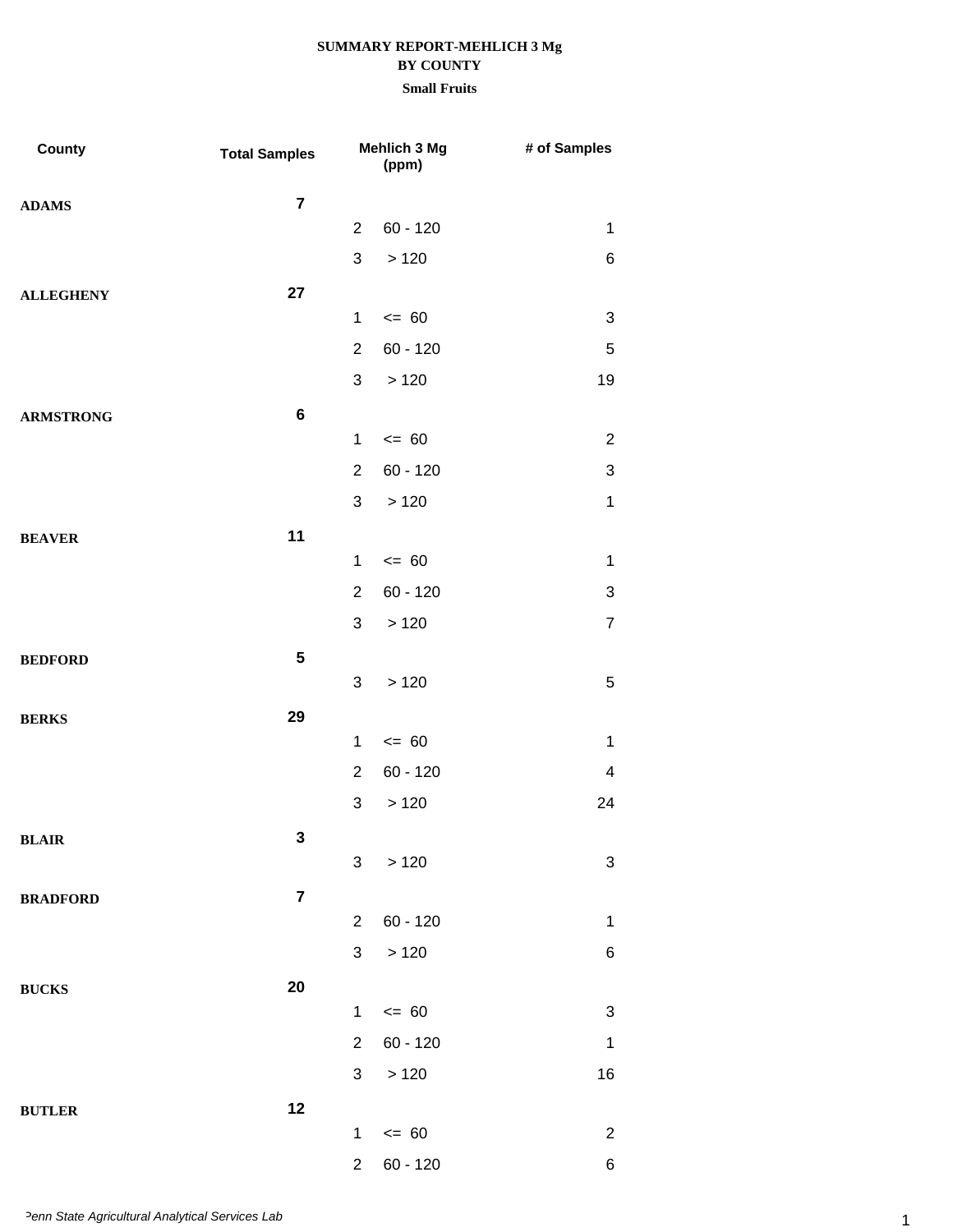| County            | <b>Total Samples</b> |                | Mehlich 3 Mg<br>(ppm) | # of Samples              |
|-------------------|----------------------|----------------|-----------------------|---------------------------|
|                   |                      | 3              | >120                  | $\overline{4}$            |
| <b>CAMBRIA</b>    | 8                    |                |                       |                           |
|                   |                      | $\overline{2}$ | $60 - 120$            | 3                         |
|                   |                      | 3              | >120                  | 5                         |
| <b>CAMERON</b>    | $\mathbf 1$          |                |                       |                           |
|                   |                      | 3              | >120                  | $\mathbf 1$               |
| <b>CARBON</b>     | $\mathbf{1}$         |                |                       |                           |
|                   |                      | 3              | >120                  | $\mathbf 1$               |
| <b>CENTRE</b>     | 37                   |                |                       |                           |
|                   |                      | $\mathbf 1$    | $= 60$                | 8                         |
|                   |                      | $\overline{2}$ | $60 - 120$            | $\,6$                     |
|                   |                      | 3              | >120                  | 23                        |
| <b>CHESTER</b>    | $\overline{7}$       |                |                       |                           |
|                   |                      | $\overline{2}$ | $60 - 120$            | $\mathbf 1$               |
|                   |                      | 3              | >120                  | 6                         |
| <b>CLARION</b>    | $\mathbf{3}$         |                |                       |                           |
|                   |                      | $\overline{2}$ | $60 - 120$            | $\ensuremath{\mathsf{3}}$ |
| <b>CLEARFIELD</b> | $\mathbf 3$          |                |                       |                           |
|                   |                      | $\mathbf 1$    | $= 60$                | $\mathbf 1$               |
|                   |                      | $\overline{2}$ | $60 - 120$            | $\mathbf 1$               |
|                   |                      | $\sqrt{3}$     | >120                  | $\mathbf 1$               |
| <b>CLINTON</b>    | 1                    |                |                       |                           |
|                   |                      | 3              | >120                  | $\mathbf 1$               |
| <b>COLUMBIA</b>   | $\mathbf{3}$         |                |                       |                           |
|                   |                      | 3              | >120                  | 3                         |
| <b>CRAWFORD</b>   | $\boldsymbol{9}$     |                |                       |                           |
|                   |                      | $\overline{2}$ | $60 - 120$            | $\mathbf 5$               |
|                   |                      | 3              | >120                  | $\overline{\mathbf{4}}$   |
| <b>CUMBERLAND</b> | 15                   |                |                       |                           |
|                   |                      | $\overline{2}$ | $60 - 120$            | $\overline{2}$            |
|                   |                      | 3              | >120                  | 13                        |
| <b>DAUPHIN</b>    | 22                   |                |                       |                           |
|                   |                      | 1              | $\leq$ 60             | $\mathbf 1$               |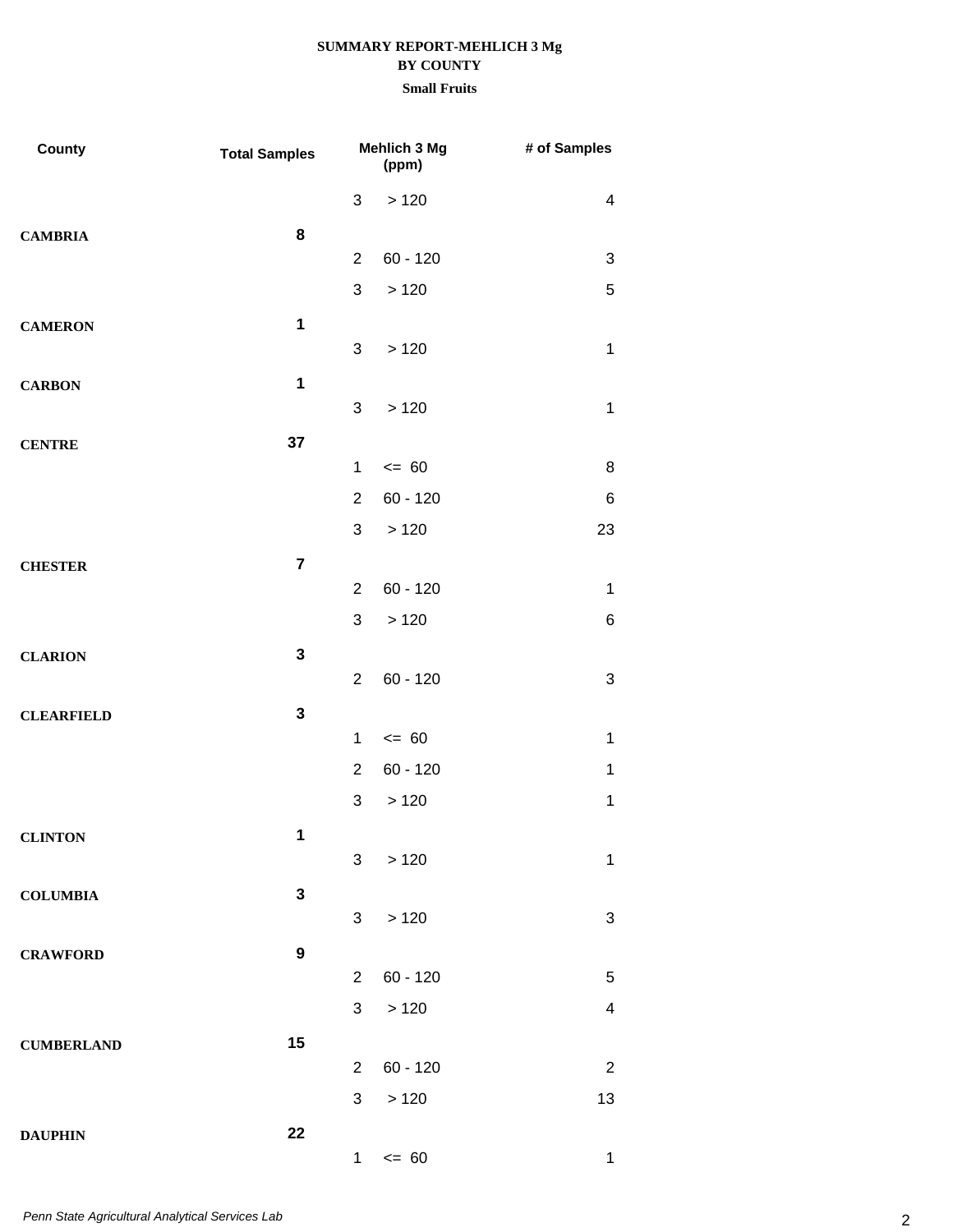| County            | <b>Total Samples</b>    | Mehlich 3 Mg<br>(ppm) |            | # of Samples   |
|-------------------|-------------------------|-----------------------|------------|----------------|
|                   |                         | $\overline{2}$        | $60 - 120$ | 3              |
|                   |                         | $\mathfrak{S}$        | >120       | 18             |
| <b>DELAWARE</b>   | $\overline{7}$          |                       |            |                |
|                   |                         | 3                     | >120       | $\overline{7}$ |
| ${\bf ELK}$       | $\overline{\mathbf{4}}$ |                       |            |                |
|                   |                         | $\mathbf{1}$          | $= 60$     | $\mathbf 1$    |
|                   |                         | $\overline{2}$        | $60 - 120$ | $\mathbf{1}$   |
|                   |                         | 3                     | >120       | $\overline{2}$ |
| <b>ERIE</b>       | 83                      |                       |            |                |
|                   |                         | $\mathbf 1$           | $= 60$     | $\overline{7}$ |
|                   |                         | $\overline{2}$        | $60 - 120$ | 35             |
|                   |                         | 3                     | >120       | 41             |
| <b>FAYETTE</b>    | 6                       |                       |            |                |
|                   |                         | $\mathbf{1}$          | $= 60$     | 3              |
|                   |                         | $\overline{2}$        | $60 - 120$ | $\mathbf{1}$   |
|                   |                         | 3                     | >120       | $\overline{2}$ |
| <b>FOREST</b>     | $\overline{\mathbf{4}}$ |                       |            |                |
|                   |                         | $\mathbf{1}$          | $= 60$     | $\mathbf 1$    |
|                   |                         | $\overline{2}$        | $60 - 120$ | $\overline{c}$ |
|                   |                         | $\mathfrak{S}$        | >120       | $\mathbf 1$    |
| <b>FRANKLIN</b>   | 20                      |                       |            |                |
|                   |                         |                       | $1 \le 60$ | $\mathbf{1}$   |
|                   |                         | $\overline{2}$        | $60 - 120$ | $\overline{c}$ |
|                   |                         | $\sqrt{3}$            | $>120$     | 17             |
| <b>FULTON</b>     | $\mathbf 3$             |                       |            |                |
|                   |                         | $\mathbf{1}$          | $= 60$     | $\overline{2}$ |
|                   |                         | $\mathbf{3}$          | $>120$     | $\mathbf{1}$   |
| <b>HUNTINGDON</b> | 8                       |                       |            |                |
|                   |                         | $\mathbf{1}$          | $= 60$     | $\mathbf{1}$   |
|                   |                         | $\overline{2}$        | $60 - 120$ | 3              |
|                   |                         | 3                     | >120       | 4              |
| <b>INDIANA</b>    | 8                       |                       |            |                |
|                   |                         | 1                     | $\leq$ 60  | $\overline{2}$ |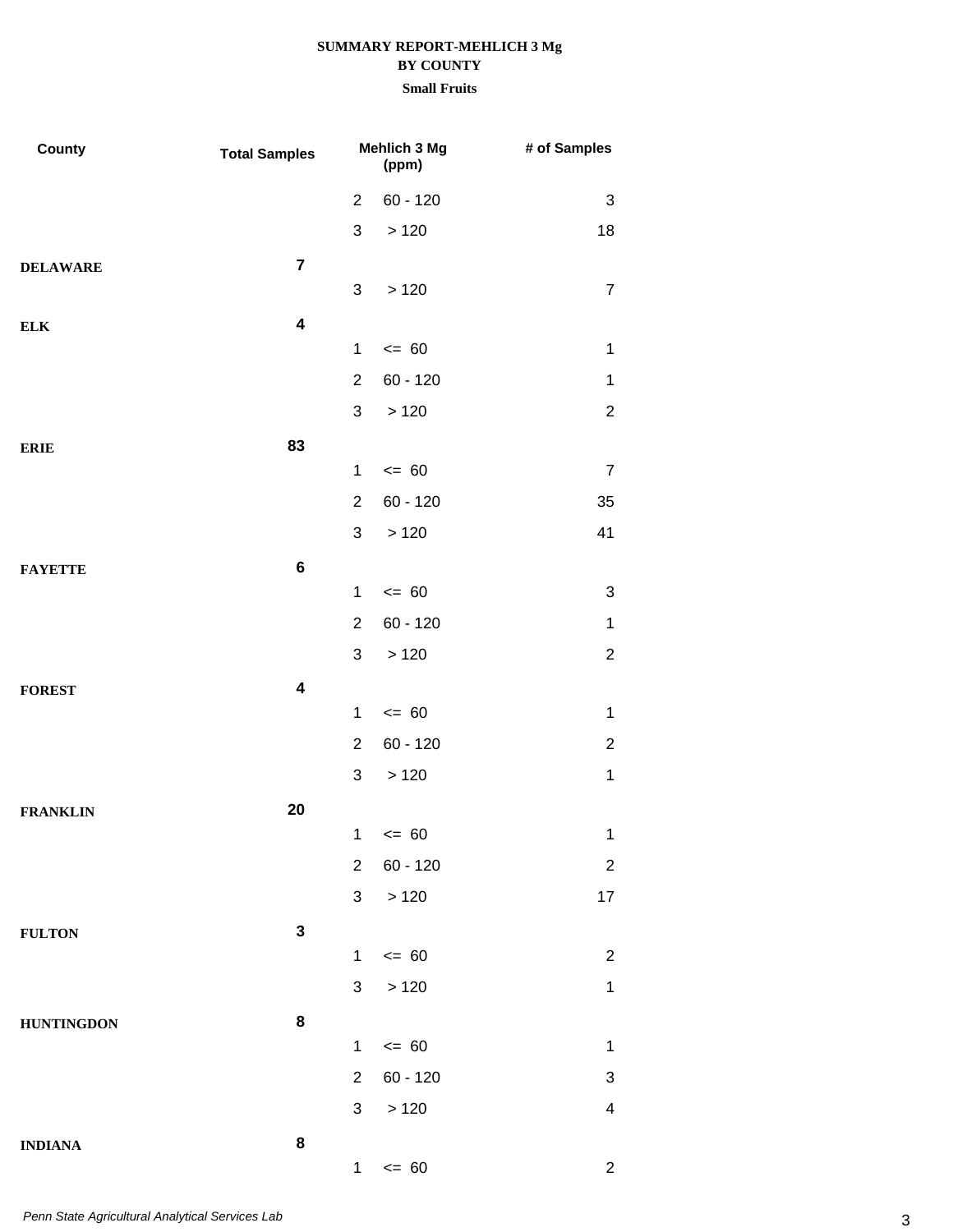| County            | <b>Total Samples</b> |                | <b>Mehlich 3 Mg</b><br>(ppm) | # of Samples              |
|-------------------|----------------------|----------------|------------------------------|---------------------------|
|                   |                      | $\overline{2}$ | $60 - 120$                   | $\sqrt{3}$                |
|                   |                      | 3              | >120                         | $\sqrt{3}$                |
| <b>JEFFERSON</b>  | $5\phantom{.0}$      |                |                              |                           |
|                   |                      | $\mathbf 1$    | $= 60$                       | $\overline{2}$            |
|                   |                      | $\overline{2}$ | $60 - 120$                   | $\mathbf 1$               |
|                   |                      | 3              | >120                         | $\sqrt{2}$                |
| <b>JUNIATA</b>    | $\mathbf{1}$         |                |                              |                           |
|                   |                      | $\overline{2}$ | $60 - 120$                   | $\mathbf 1$               |
| <b>LACKAWANNA</b> | 23                   |                |                              |                           |
|                   |                      | $\mathbf 1$    | $= 60$                       | 5                         |
|                   |                      | $\overline{2}$ | $60 - 120$                   | $\sqrt{3}$                |
|                   |                      | 3              | >120                         | 15                        |
| <b>LANCASTER</b>  | 18                   |                |                              |                           |
|                   |                      | $\mathbf 1$    | $= 60$                       | $\mathbf 1$               |
|                   |                      | $\overline{2}$ | $60 - 120$                   | 5                         |
|                   |                      | 3              | >120                         | 12                        |
| <b>LAWRENCE</b>   | $\mathbf 1$          |                |                              |                           |
|                   |                      | 3              | >120                         | 1                         |
| <b>LEBANON</b>    | $\mathbf{2}$         |                |                              |                           |
|                   |                      | $\overline{2}$ | $60 - 120$                   | 1                         |
|                   |                      | 3              | >120                         | 1                         |
| <b>LEHIGH</b>     | 14                   |                |                              |                           |
|                   |                      | $\mathbf{1}$   | $\leq$ 60                    | $\mathbf 1$               |
|                   |                      | $\overline{2}$ | $60 - 120$                   | $\overline{c}$            |
|                   |                      | 3              | >120                         | 11                        |
| <b>LUZERNE</b>    | $\boldsymbol{9}$     |                |                              |                           |
|                   |                      | $\mathbf 1$    | $\leq$ 60                    | $\overline{2}$            |
|                   |                      | $\overline{2}$ | $60 - 120$                   | $\ensuremath{\mathsf{3}}$ |
|                   |                      | 3              | >120                         | $\overline{4}$            |
| <b>LYCOMING</b>   | $\bf 6$              |                |                              |                           |
|                   |                      | $\mathbf{1}$   | $\leq$ 60                    | $\overline{2}$            |
|                   |                      | $\overline{2}$ | $60 - 120$                   | $\overline{c}$            |
|                   |                      | $\mathbf{3}$   | >120                         | $\mathbf{2}$              |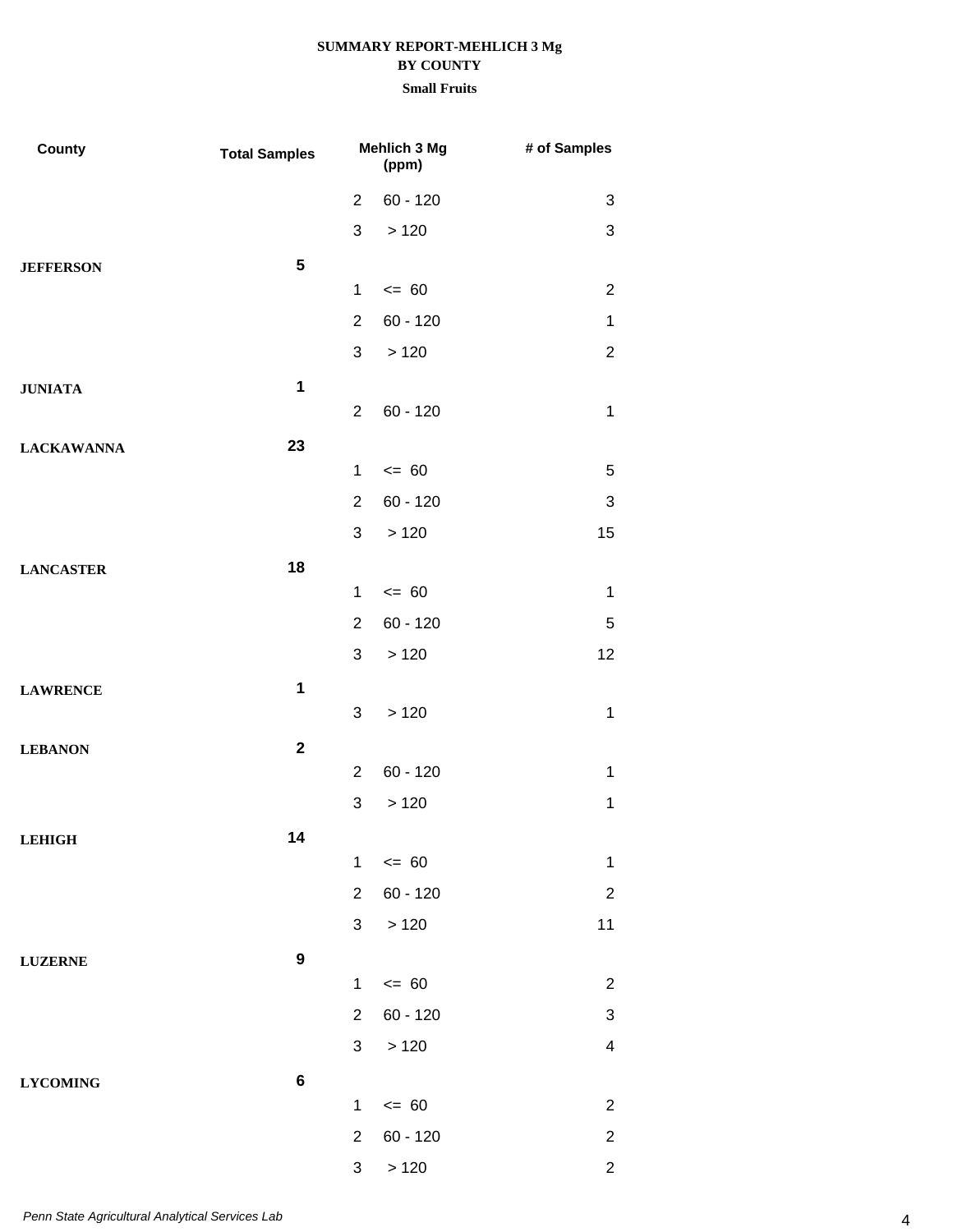| County                | <b>Total Samples</b>    |                | Mehlich 3 Mg<br>(ppm) | # of Samples     |
|-----------------------|-------------------------|----------------|-----------------------|------------------|
| <b>MERCER</b>         | 13                      |                |                       |                  |
|                       |                         | $\overline{2}$ | $60 - 120$            | $\overline{4}$   |
|                       |                         | 3              | >120                  | $\boldsymbol{9}$ |
| <b>MIFFLIN</b>        | $\overline{7}$          |                |                       |                  |
|                       |                         | $\mathbf{1}$   | $= 60$                | $\overline{2}$   |
|                       |                         | $\overline{2}$ | $60 - 120$            | 3                |
|                       |                         | 3              | >120                  | $\overline{2}$   |
| <b>MONROE</b>         | $\mathbf{2}$            |                |                       |                  |
|                       |                         | $\mathbf{1}$   | $= 60$                | $\mathbf 1$      |
|                       |                         | $\overline{2}$ | $60 - 120$            | 1                |
| <b>MONTGOMERY</b>     | 12                      |                |                       |                  |
|                       |                         | $\mathbf{1}$   | $= 60$                | $\overline{2}$   |
|                       |                         | $\overline{2}$ | $60 - 120$            | 3                |
|                       |                         | 3              | >120                  | $\overline{7}$   |
| <b>MONTOUR</b>        | $\overline{\mathbf{4}}$ |                |                       |                  |
|                       |                         | $\mathbf{1}$   | $= 60$                | 1                |
|                       |                         | $\overline{2}$ | $60 - 120$            | $\overline{2}$   |
|                       |                         | 3              | >120                  | $\mathbf 1$      |
| <b>NORTHAMPTON</b>    | $\bf 6$                 |                |                       |                  |
|                       |                         | $\mathbf{1}$   | $= 60$                | 4                |
|                       |                         | $\overline{2}$ | $60 - 120$            | $\mathbf 1$      |
|                       |                         |                | 3 > 120               | $\mathbf{1}$     |
| <b>NORTHUMBERLAND</b> | $\mathbf{3}$            |                |                       |                  |
|                       |                         | $2^{\circ}$    | $60 - 120$            | $\mathbf 1$      |
|                       |                         | 3              | $>120$                | $\overline{c}$   |
| <b>PERRY</b>          | 8                       |                |                       |                  |
|                       |                         | $\mathbf{1}$   | $\leq$ 60             | $\overline{c}$   |
|                       |                         | $\overline{2}$ | $60 - 120$            | 3                |
|                       |                         | 3 <sup>1</sup> | >120                  | 3                |
| PHILADELPHIA          | $\overline{\mathbf{4}}$ |                |                       |                  |
|                       |                         | 3              | >120                  | $\overline{4}$   |
| <b>POTTER</b>         | $\mathbf 2$             | $\mathbf{3}$   | >120                  | $\overline{2}$   |
|                       |                         |                |                       |                  |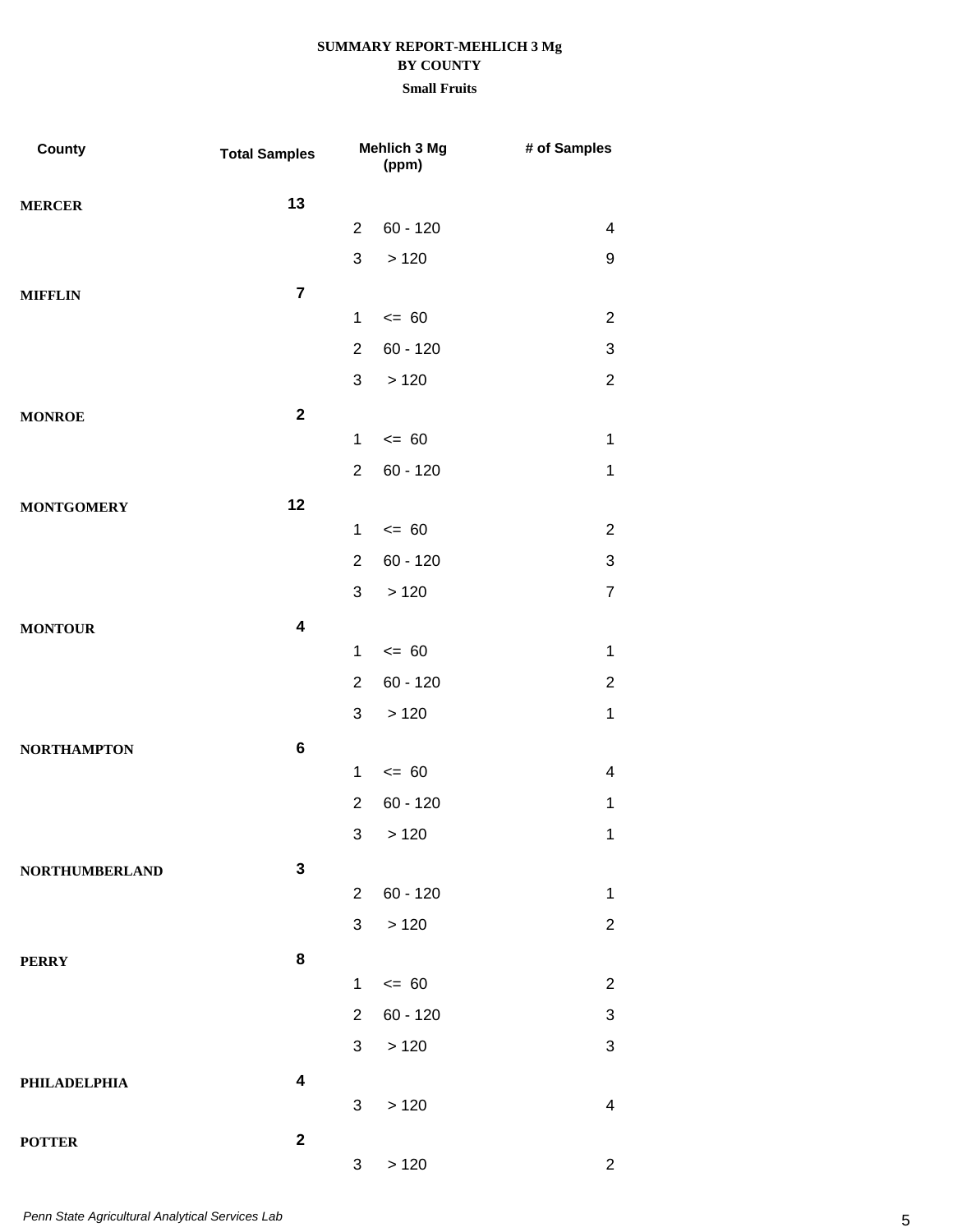| County              | <b>Total Samples</b> |                | Mehlich 3 Mg<br>(ppm) | # of Samples            |
|---------------------|----------------------|----------------|-----------------------|-------------------------|
| <b>SCHUYLKILL</b>   | 11                   |                |                       |                         |
|                     |                      | 1              | $= 60$                | $\mathbf{1}$            |
|                     |                      | $\overline{2}$ | $60 - 120$            | $\overline{\mathbf{4}}$ |
|                     |                      | $\mathfrak{S}$ | >120                  | 6                       |
| <b>SNYDER</b>       | 8                    |                |                       |                         |
|                     |                      | $\mathbf{1}$   | $= 60$                | $\mathbf 1$             |
|                     |                      | $\overline{2}$ | $60 - 120$            | $\overline{c}$          |
|                     |                      | 3              | >120                  | 5                       |
| <b>SOMERSET</b>     | $\mathbf{2}$         |                |                       |                         |
|                     |                      | 1              | $= 60$                | $\overline{2}$          |
| <b>SULLIVAN</b>     | $\mathbf{3}$         |                |                       |                         |
|                     |                      | $\mathbf{1}$   | $= 60$                | $\mathbf{1}$            |
|                     |                      | $\overline{2}$ | $60 - 120$            | $\mathbf{1}$            |
|                     |                      | 3              | >120                  | $\mathbf 1$             |
| <b>SUSQUEHANNA</b>  | 10                   |                |                       |                         |
|                     |                      | $\mathbf{1}$   | $= 60$                | $\overline{c}$          |
|                     |                      | $\overline{2}$ | $60 - 120$            | $\overline{\mathbf{4}}$ |
|                     |                      | 3              | >120                  | $\overline{\mathbf{4}}$ |
| <b>TIOGA</b>        | $\bf 6$              |                |                       |                         |
|                     |                      | $\overline{2}$ | $60 - 120$            | $\mathbf{1}$            |
|                     |                      | 3              | >120                  | 5                       |
| <b>UNION</b>        | $\mathbf 2$          |                |                       |                         |
|                     |                      | 3              | >120                  | $\overline{2}$          |
| <b>VENANGO</b>      | $\ddot{\mathbf{1}}$  |                |                       |                         |
|                     |                      | 3 <sup>1</sup> | >120                  | $\mathbf{1}$            |
| <b>WASHINGTON</b>   | 16                   |                |                       |                         |
|                     |                      | $\overline{2}$ | $60 - 120$            | $\overline{2}$          |
|                     |                      | 3              | >120                  | 14                      |
| <b>WAYNE</b>        | ${\bf 5}$            |                |                       |                         |
|                     |                      | $\overline{2}$ | $60 - 120$            | $\overline{2}$          |
|                     |                      | 3              | $>120$                | 3                       |
| <b>WESTMORELAND</b> | 24                   |                |                       |                         |
|                     |                      | $\mathbf{1}$   | $\leq$ 60             | 3                       |